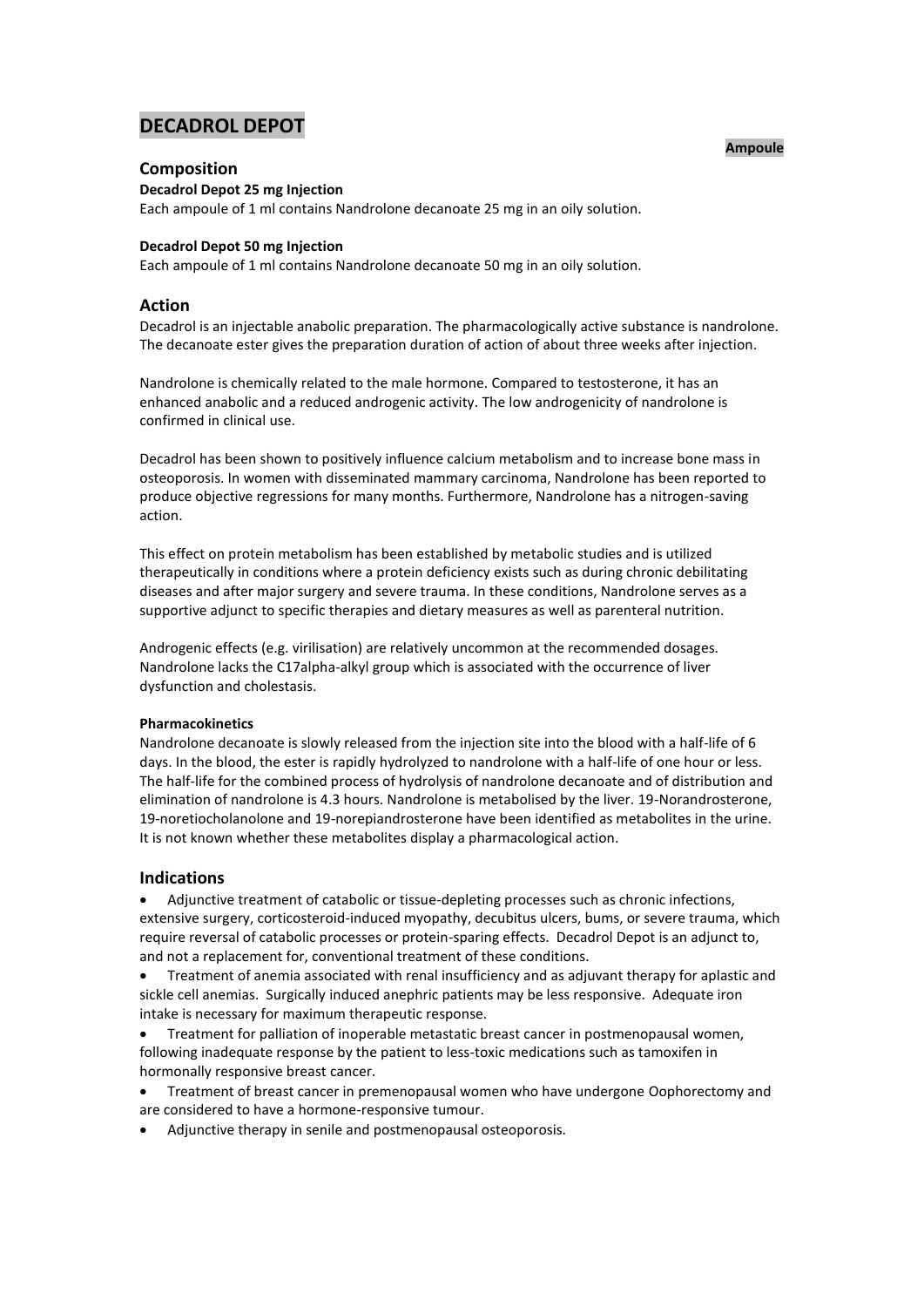Adjunct in the treatment of growth failure in children caused by pituitary growth hormone deficiency (pituitary dwarfism), or if the response to human growth hormone administration is inadequate.

# **Contraindications**

- Hypersensitivity to Nandrolone or any other anabolic steroids.
- Male patients with carcinoma of the prostate or breast. Carcinoma of the breast in females with hypercalcemia.
- Patients with active hypercalcemia or a history of hypercalcemia, since the condition may become exacerbated or recurrence may result.
- Severe hepatic function impairment.
- Nephrosis or the nephrotic phase of nephritis.
- Contraindicated in pregnancy, primarily because of masculinization of the fetus.
- Enhancement of physical appearance or athletic performance .

# **Warnings**

# **Peliosis Hepatitis**

Peliosis hepatitis, a condition in which liver and sometimes splenic tissue is replaced with blood-filled cysts, has occurred in patients receiving androgenic anabolic steroid therapy. These cysts are sometimes present with minimal hepatic dysfunction, but they have been associated with liver failure. They are often not recognized until life-threatening liver failure or intra-abdominal hemorrhage develops. Withdrawal of the drug usually results in complete disappearance of the lesions.

# **Liver Cell Tumours**

There have been rare reports of hepatocellular neoplasms, most of which are benign and androgendependent. However, fatal malignant tumours have occurred. Withdrawal of the drug often results in the regression or cessation of tumour progression. However, hepatic tumours associated with androgens or anabolic steroids are much more vascular than other hepatic tumours and may be silent until life-threatening intra-abdominal hemorrhage develops.

# **Blood Lipid Changes**

Changes in blood lipid levels associated with increased risk of atherosclerosis are seen in patients treated with androgens and anabolic steroids. These changes include decreased high-density lipoprotein (HDL) and sometimes-increased low-density lipoprotein (LDL). These changes may be very marked and could have a serious impact on the risk of atherosclerosis and coronary artery disease.

Risk-benefit should be considered in patients with a history of myocardial infarction or coronary artery disease.

# **Hypercalcemia**

Hypercalcemia may develop spontaneously or because of hormonal therapy in women with disseminated breast carcinoma. Perform frequent urine and serum calcium level examinations. If hypercalcemia occurs, discontinue the drug.

#### **Athletic Performance**

The use of anabolic steroids to improve athletic performance by increasing muscle strength is associated with serious risk of side effects, which are sufficiently severe to preclude their use on medical grounds.

# **Pregnancy**

# *Category X*

Studies in animals or humans have demonstrated fetal abnormalities and/or there is positive evidence of human fetal risk based on adverse reaction data from investigational or marketing experience, and the risks involved in use of the drug in pregnant women clearly outweigh potential benefits.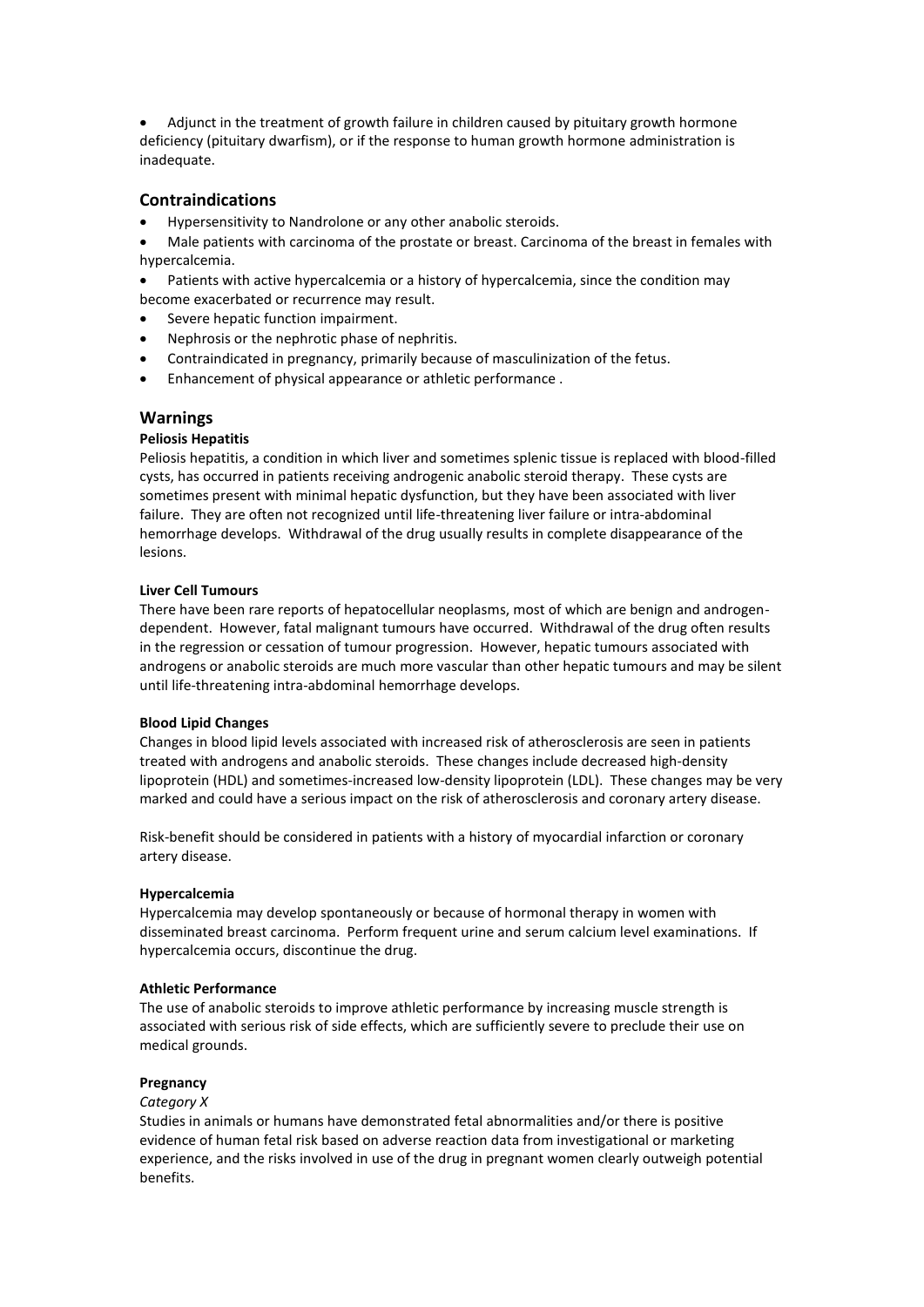### **Nursing Mothers**

It is not known whether anabolic steroids are excreted in breast milk. However, because of the potential risks of serious adverse reactions in nursing infants, the mother should either discontinue nursing or discontinue the drug.

#### **Use in Children**

The androgenic properties of anabolic agents may cause serious disturbances of growth and sexual development when given to young children. They suppress the gonadotropin functions of the pituitary and may exert a direct effect on the testes.

Anabolic agents may accelerate epiphyseal maturation more rapidly than linear growth in children and the effect may continue for some time after the drug has been discontinued. Therapy must therefore be monitored by x-ray studies at 6-month intervals to avoid the risk of compromising adult height.

Safety and efficacy in children with hereditary angioedema or metastatic breast cancer (rare cases) have not been established.

This preparation contains benzyl alcohol as a preservative. Benzyl alcohol has been associated with a toxic, fatal "gasping syndrome" in low birth-weight neonates. The syndrome is characterized by metabolic acidosis symptoms of progressive encephalopathy, intracranial hemorrhage and respiratory depression with gasping.

### **Elderly Use**

Elderly patients treated with anabolic steroids may be at increased risk of developing prostatic hypertrophy and prostatic carcinoma.

# **Adverse Reactions**

Following intramuscular injection, the patient may experience urticaria at the injection site, postinjection induration, furunculosis.

#### **Hepatotoxicity**

Hepatotoxicity is the most serious adverse reaction. Liver function tests should therefore be carried out periodically.

#### **Gastrointestinal**

Nausea, vomiting, diarrhea, cholestatic jaundice, hepatic necrosis, hepatocellular neoplasms and peliosis hepatitis.

#### **Central Nervous System**

Excitation, insomnia, habituation, depression and chills.

#### **Endocrine**

Virilisation is the most common undesirable effect. Acne occurs frequently in all age groups, but especially in women and prepubertal males. Anabolic hormones inhibit gonadotropin secretion.

#### *Prepubertal Males*

The first signs of virilisation are acne, phallic enlargement and an increase in frequency of erection. Hirsutism and increased skin pigmentation may also occur.

#### *Postpubertal Males*

Inhibition of testicular function with oligospermia, gynecomastia, testicular atrophy, chronic priapism, male pattern baldness, epididymitis, bladder irritability, decrease in seminal volume, change in libido and impotence may occur with prolonged or intensive therapy.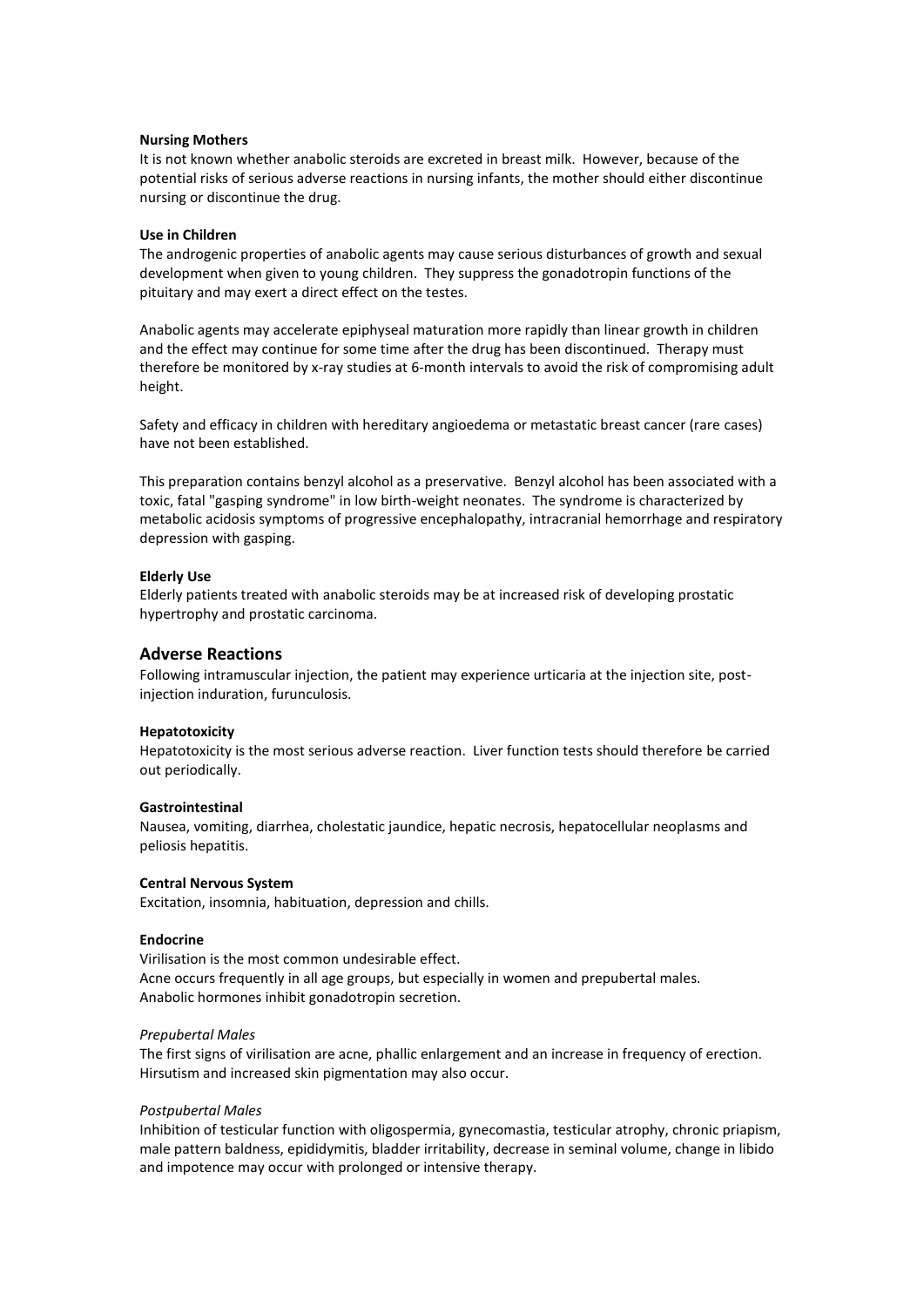# *Females*

Acne or oily skin, unnatural hair growth, hoarseness or deepening of the voice, clitoral enlargement, change in libido, menstrual irregularities, male-pattern baldness. Voice changes, clitoral enlargement, unnatural hair growth and unusual hair loss are usually irreversible, even after prompt discontinuation of the drug. The concurrent use of estrogens will not prevent virilisation in females. Masculinization of the fetus has occurred.

# **Fluid and Electrolyte Disturbances**

Retention of sodium, chloride, water, potassium, phosphates and calcium, ankle swelling, decreased glucose tolerance.

# **Miscellaneous**

Muscle cramps, premature closure of epiphyses in children, habituation, choreiform movement, increased serum cholesterol, increased serum levels of LDL and decreased HDL .

# **Precautions**

Virilisation in females may occur.

If amenorrhea or menstrual irregularities develop during treatment, discontinue the drug until the etiology is determined and pregnancy is ruled out as the cause.

Edema, with or without congestive heart failure, may occur. Use with caution in patients with cardiac, renal or hepatic impairment, epilepsy, migraine or other conditions that may be aggravated by fluid retention.

Use with caution in patients with benign prostatic hypertrophy. Further enlargement may occur. Hepatic function determinations and measurement of serum concentrations of calcium and cholesterol are recommended at regular intervals during therapy.

Periodic determinations of serum iron and total iron binding capacity (TIBC) are recommended because of possible iron deficiency anemia, manifested by low serum iron and a decrease in percentage of transferrin saturation.

Tolerance to glucose may be altered. Therefore, sugar levels in the blood and urine should be carefully monitored in diabetic patients. Insulin or oral hypoglycemic dosage may need to be adjusted.

In patients with seizure disorders, an increase in the frequency of seizures may be noted.

# **Drug Interactions**

# *Anabolic Steroids/ Oral Anticoagulants*

Concurrent use may potentiate oral anticoagulant effects. The dosage of the anticoagulant may have to be adjusted based on prothrombin time determinations. Avoid this combination if possible.

# *Anabolic Steroids/ Hepatotoxic Drugs*

Concurrent use may result in an increased incidence of hepatotoxicity. Patients, especially those receiving long-term therapy or those with a history of liver disease, should be monitored carefully.

# *Anabolic Steroids/ Insulin/ Oral hypoglycaemic Agents*

Anabolic steroids may decrease blood glucose concentration. Diabetic patients should be closely monitored for signs of hypoglycaemia and the dosage of the hypoglycaemic agent should be adjusted accordingly.

# *Anabolic Steroids/ Corticosteroids/Adrenocorticotropic Hormone/ Sodium-containing Medications or Food*

Concurrent use of anabolic steroids with corticosteroids (especially those with significant mineralocorticoid activity), ACTH (especially in prolonged therapeutic use), or sodium-containing